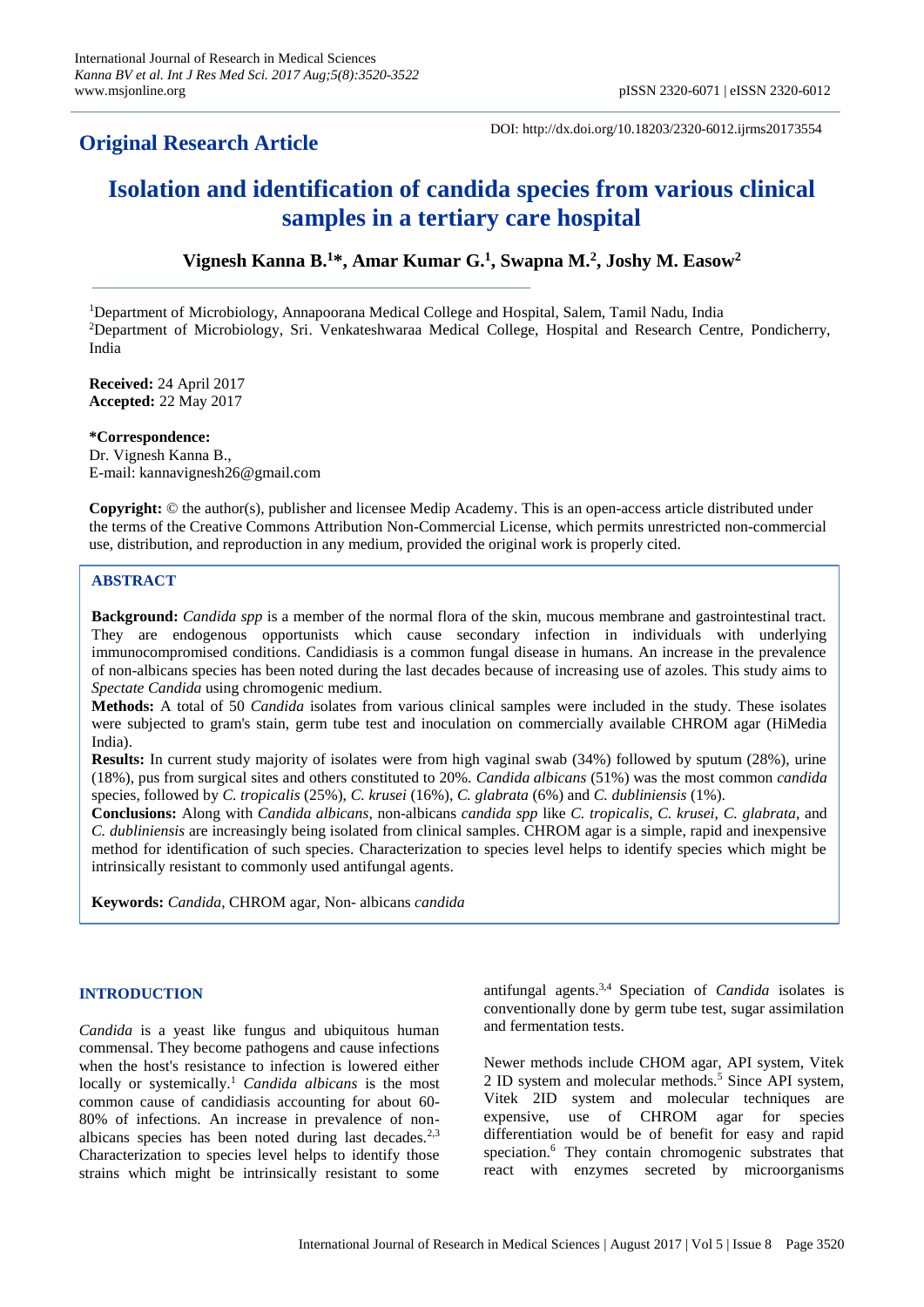producing colonies with various pigmentation. These enzymes are species specific, allowing organisms to be identified to the species level by their colour and colony characteristics.<sup>7</sup> It is necessary to identify *Candida* to species level as non albicans candida species are showing drug resistance. The present study was undertaken to evaluate the advantages of CHROM agar over conventional methods for speciation of *Candida* isolates.

#### **METHODS**

This is a prospective study conducted in the department of microbiology during August 2015 to January 2016. A total of 50 consecutive and non-repetitive *Candida* isolates from various clinical specimens like high vaginal swab, urine, blood, sputum, pus, catheter tip, ear swab and stool sample from patients with antibiotic associated diarrhea were included in the study.



**Figure 1: CHROM agar showing various species of**  *Candida***.**

Gram's stain was performed from direct samples and inoculated on Sabouraud dextrose agar, incubated at 37°C for 24 hours. Germ tube test was done and the positives were identified as either *C. albicans* or *C. dubliniensis*. *C. albicans* was further identified by growth at 45°C and chlamydospore formation on cornmeal agar. All the isolates were subjected to sugar assimilation test for final confirmation of species. Simultaneously the *Candida spp*. were inoculated on CHROM agar (Hi-media, India) and incubated at 37°C for 24 hours and the species were identified by type and colour of the colonies on CHROM agar media as per manufacturer's instruction. (Figure 1 and Table 1).

#### **Table 1: Colour of various** *Candida spp***. on CHROM agar for identification.<sup>10</sup>**

| <b>Name</b>     | <b>Colour on CHROM agar</b> |
|-----------------|-----------------------------|
| C. albicans     | Light green                 |
| C. tropicalis   | Metallic blue               |
| C. krusei       | Rose pink                   |
| C. glabrata     | White                       |
| C. parapsilosis | Pale cream                  |
| C. dubliniensis | Dark green                  |

#### **RESULTS**

A total of 50 *Candida spp*. was isolated from various clinical samples. Distribution of samples of *Candida* isolates were mentioned in Table 2. *Candida albicans* (51%) was the most common species isolated.

| <b>Sample</b>   | <b>No. of Candida isolates</b> C. albicans |  |  | $\overline{C}$ . tropicalis $\overline{C}$ . krusei $\overline{C}$ . glabarata $\overline{C}$ . dubliniensis |
|-----------------|--------------------------------------------|--|--|--------------------------------------------------------------------------------------------------------------|
| Vaginal swab 17 |                                            |  |  |                                                                                                              |
| Urine           |                                            |  |  |                                                                                                              |
| Sputum          | -14                                        |  |  |                                                                                                              |
| Ear swab        |                                            |  |  |                                                                                                              |
| Stool           |                                            |  |  |                                                                                                              |
| Pus             |                                            |  |  |                                                                                                              |
| Catheter tip    |                                            |  |  |                                                                                                              |
| Total           | 50                                         |  |  |                                                                                                              |

#### **Table 2: Isolation of** *Candida spp.* **from clinical samples.**

#### Table 3: Sensitivity and specificity of CHROM agar for speciation of *Candida*.

| Candida spp     | No. of <i>Candida spp.</i><br>identified by conventional<br>method | No. of <i>Candida spp.</i><br>identified using CHROM<br>agar | <b>Sensitivity of</b><br><b>CHROM</b> agar | <b>Specificity of</b><br><b>CHROM</b> agar |
|-----------------|--------------------------------------------------------------------|--------------------------------------------------------------|--------------------------------------------|--------------------------------------------|
| C. albicans     | 26                                                                 | 25                                                           | 100%                                       | 94%                                        |
| C. tropicalis   | 13                                                                 | 13                                                           | 100%                                       | 100%                                       |
| C. krusei       |                                                                    | 8                                                            | 100%                                       | 100%                                       |
| C. glabarata    |                                                                    |                                                              | 75%                                        | 100%                                       |
| C. dubliniensis | $\Omega$                                                           |                                                              | 96%                                        | 100%                                       |